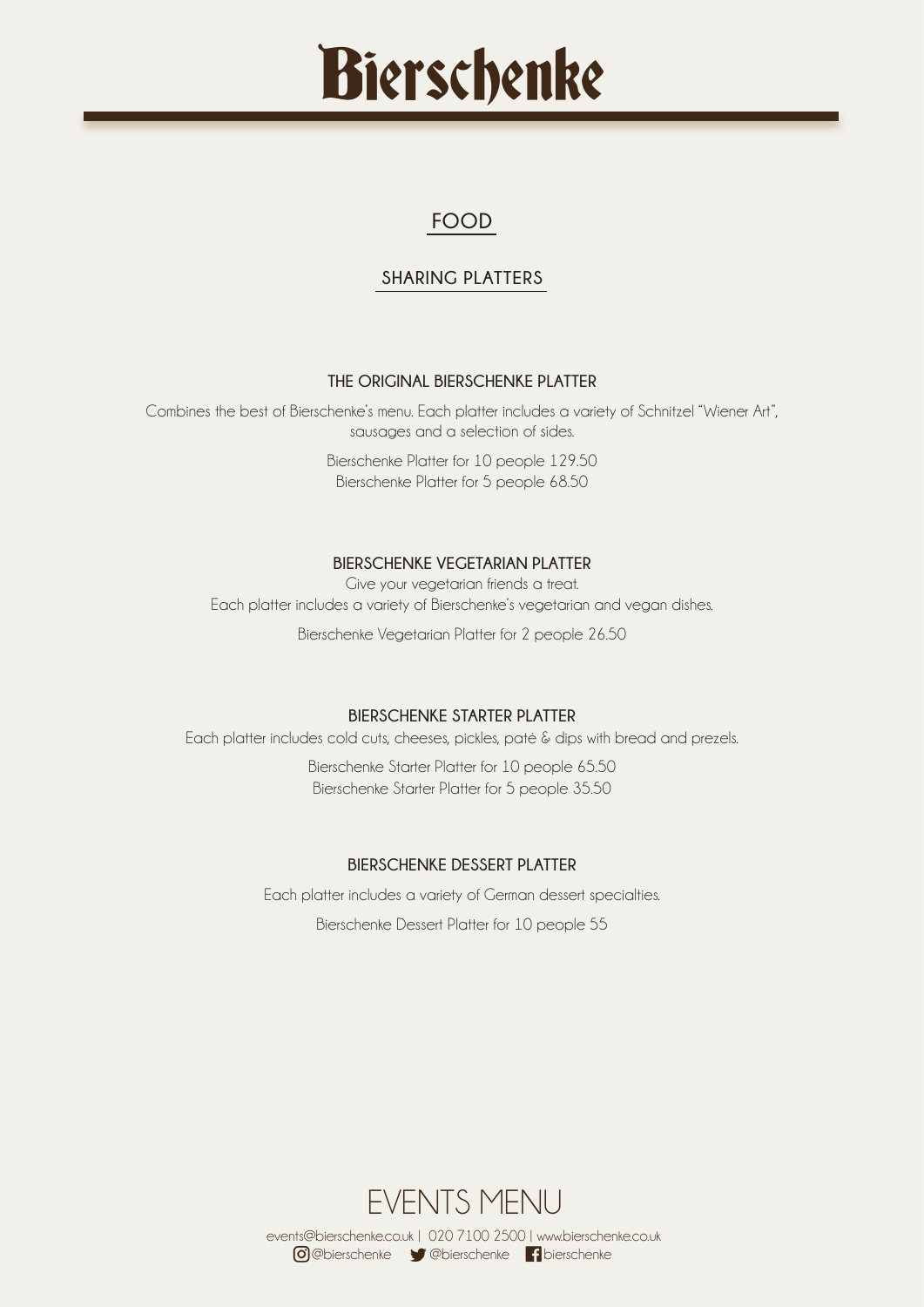## **BIERSCHENKE BUFFET (MIN. 100 PEOPLE)\***

Bratwurst, Nürnberger, Frankfurter, Debreziner, Käsekrakauer, chilli and paprika sausages

Pork Schnitzel

Marinated Chicken

Käsespätzle (egg noodles with cheese & roasted onion)

Beef goulasch

Leberkäse

Seasonal soup

Chips

Sauerkraut

Potato Salad

Potato mash

Selection of our salads

Selection of our sasonal desserts

*24.50 per person*

\*dishes may vary

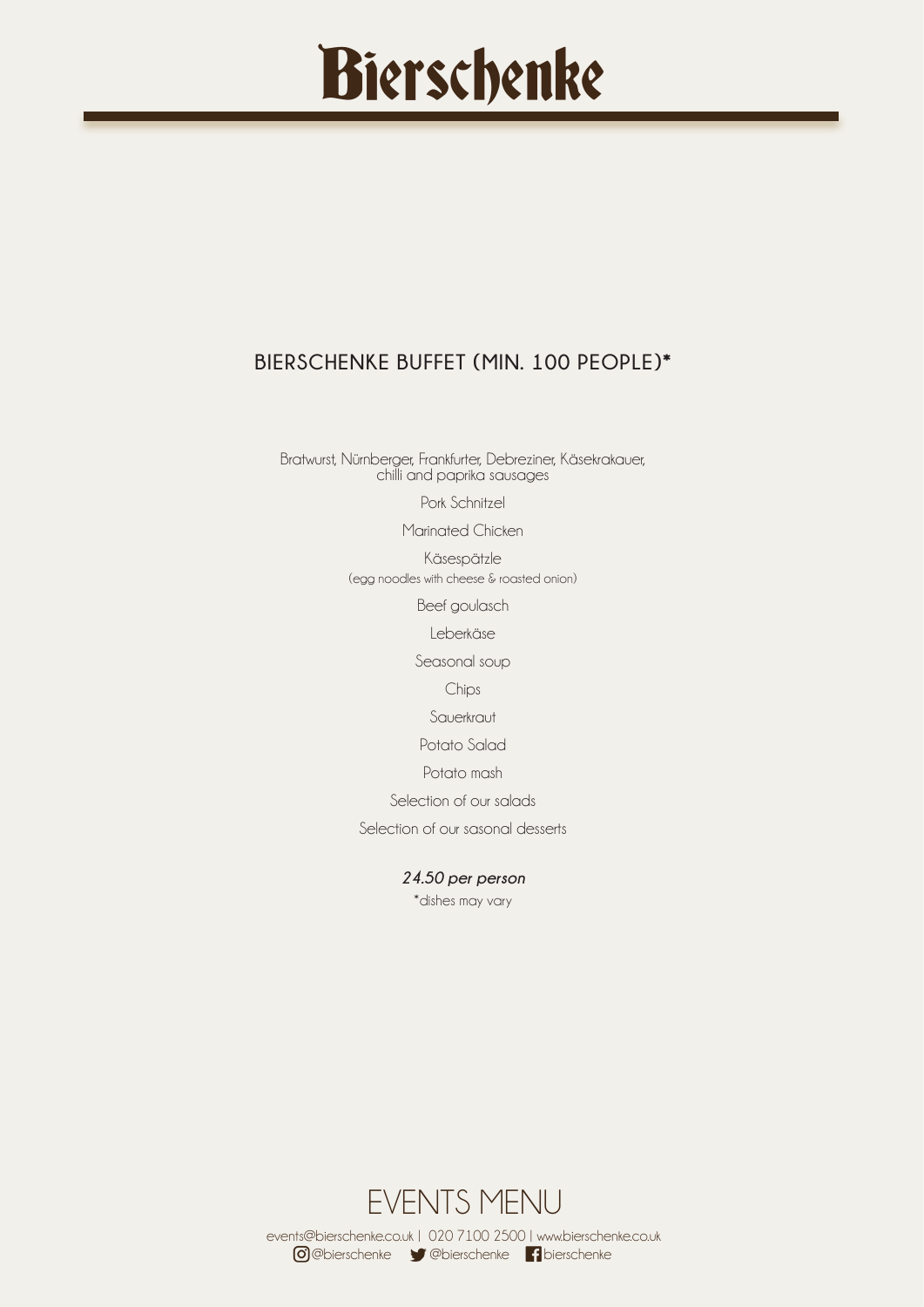

## **PACKAGES**

## **CORPORATE (EXCLUSIVE AREA HIRE MIN. 30 PEOPLE)**

#### **PREMIUM PACKAGE:**

Prosecco reception Starter Platter upon arrival Bierschenke Platter Premium Unlimited Drinks Package including all draft and bottled beers, cider, house wines, single shot long drinks, soft drinks\* One round of schnapps after mains (choose between Baumberger, Berentzen or Jägermeister)

DJ entertainment on Saturday night and Live Oompah Band on Saturday night Exclusive table service provided by waitresses or waiter in traditional Lederhosen and Dirndl Experienced event staff in attendance throughout the event

Security from Thursday to Saturday

*99 per person*

#### **STANDARD PACKAGE:**

Prosecco reception Starter Platter upon arrival Bierschenke Platter

Standard Unlimited Drinks Package including all draft beers, cider, house wines and soft drinks\* One round of schnapps after mains (choose between Baumberger, Berentzen or Jägermeister) DJ entertainment on Saturday night and Live Oompah Band on Saturday night Exclusive table service provided by waitresses or waiter in traditional Lederhosen and Dirndl Experienced event staff in attendance throughout the event

Security from Thursday to Saturday

#### *76.50 per person*

#### *\*According to T&C*

**DJ entertainment on Saturday night and live Oompah band on Saturday night Table decoration Oktoberfest or Christmas themed during the seasons**

EVENTS MENU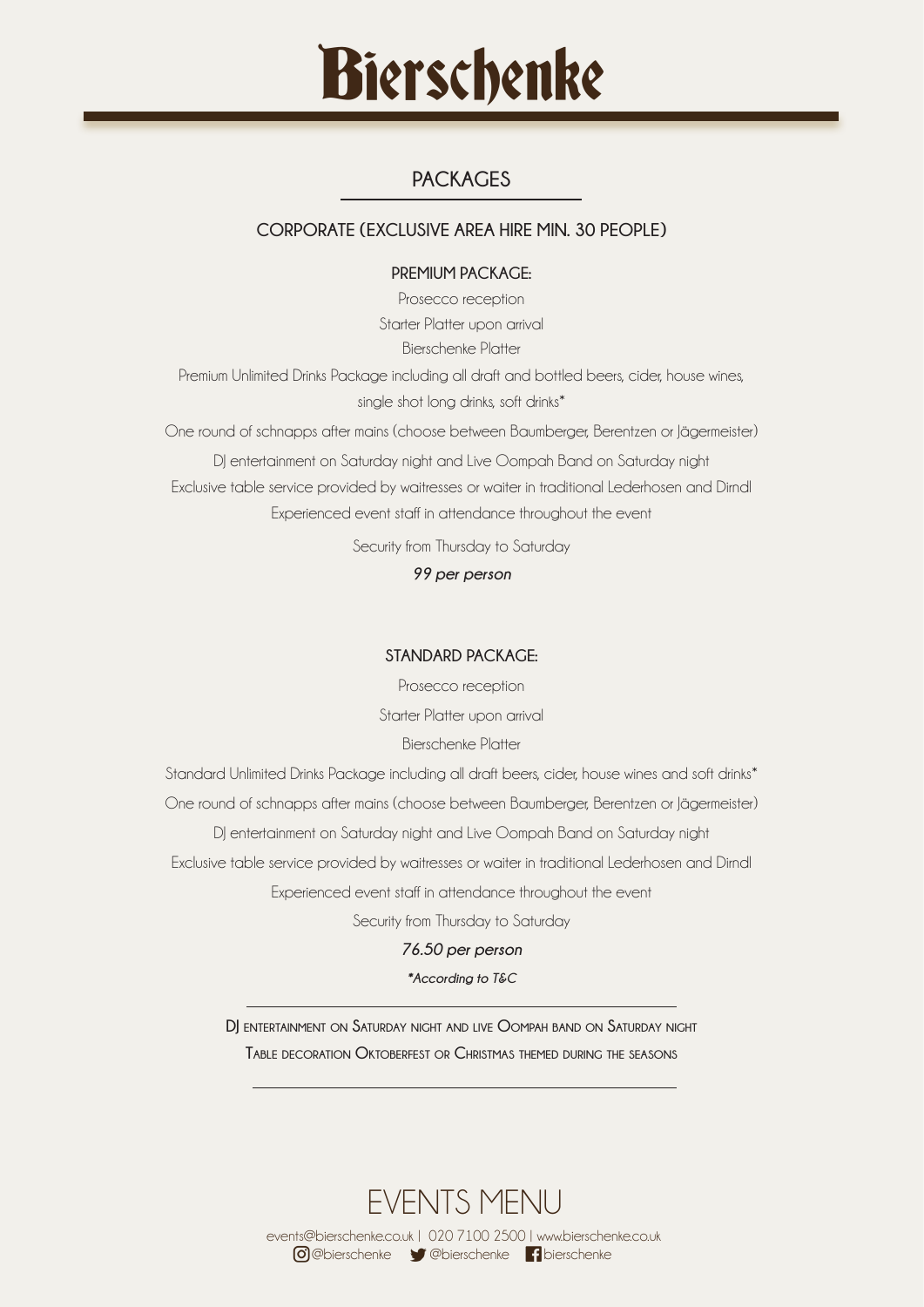## **TEAM NIGHT OUT (MIN. 10 PEOPLE) GOLD PACKAGE:**

Pretzel tree with dips upon arrival

Original Bierschenke Platter

2 Steins of any draft beers or 1x bottle of Chenin Blanc or Pinotage

1 round of schnapps (choose between Baumberger, Berentzen or Jägermeister) after mains

Tokens for photobooth (1 per person)

DJ entertainment on Saturday night and live Oompah band on Saturday night

Exclusive table service provided by waitresses or waiter in traditional Lederhosen and Dirndl

Experienced event staff in attendance throughout the event

Selfhosted team building games Bavarian Olympics

## *36 per person*

## **SILVER PACKAGE:**

Original Bierschenke Platter

2 pints of Bierschenke signature draft beers or 2x glasses (175ml) of house wine

1 round of Berentzen schnapps

Tokens for photobooth (1 per person)

DJ entertainment on Saturday night and live Oompah band on Saturday night

Exclusive table service provided by waitresses or waiter in traditional Lederhosen and Dirndl

Experienced event staff in attendance throughout the event

Selfhosted team building games Bavarian Olympics

## *22.50 per person*

## **BRONZE PACKAGE:**

Pretzel tree ready upon arrival

2 pints of Bierschenke signature draft beers or 2x glasses (175ml) of house wine

1 round of Berentzen schnapps

Tokens for photobooth (1 per person)

DJ entertainment on Saturday night and live Oompah band on Saturday night

Exclusive table service provided by waitresses or waiter in traditional Lederhosen and Dirndl

Experienced event staff in attendance throughout the event

Selfhosted team building games Bavarian Olympics

## *13.50 per person*

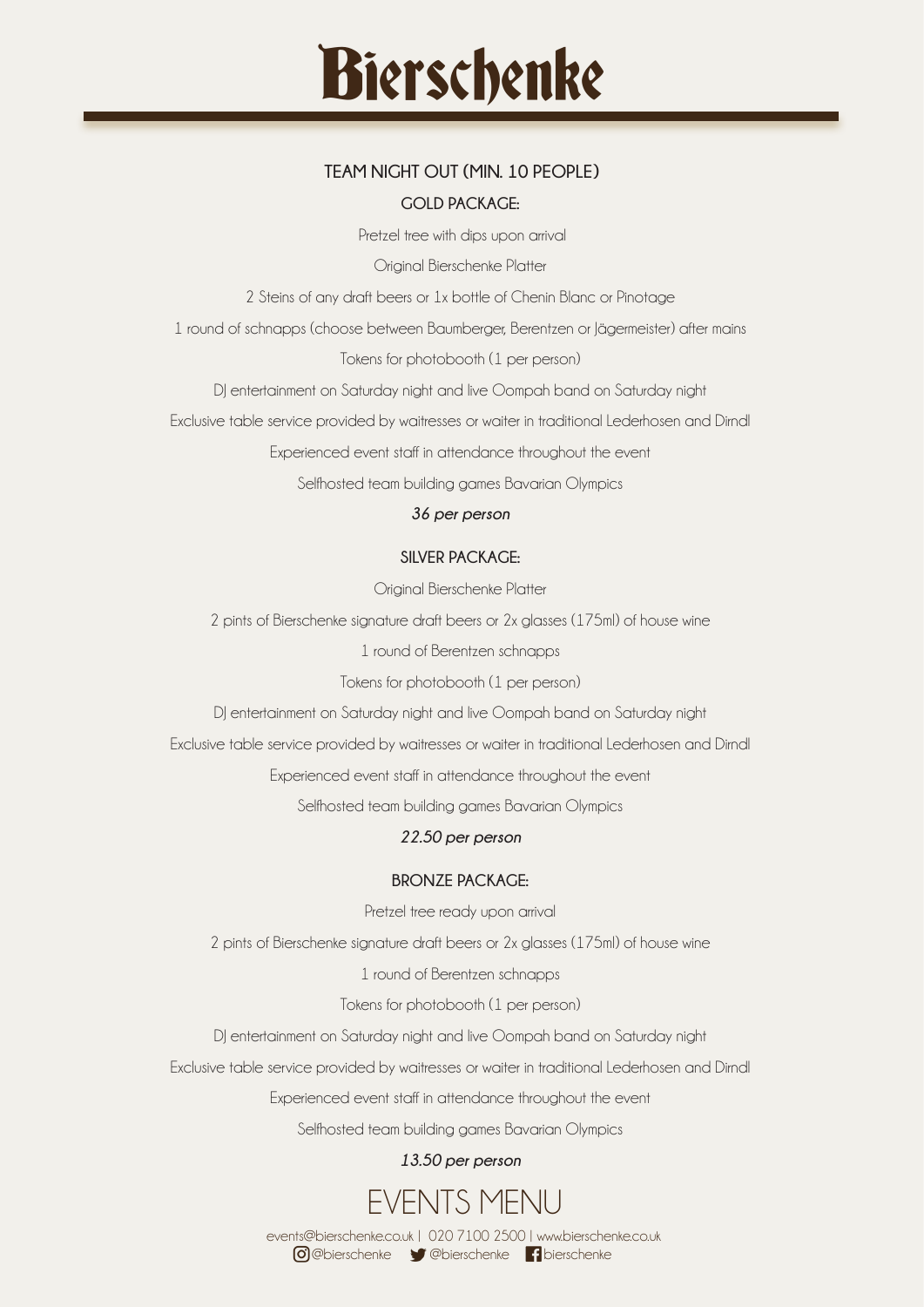## **SATURDAY PACKAGES (MIN. 5 PEOPLE)**

#### **GOLD PACKAGE:**

Pretzel tree with dips upon arrival

Original Bierschenke Platter

2 steins of any draft beers or 1x bottle of Chenin Blanc or Pinotage

1 round of schnapps (choose between Baumberger, Berentzen or Jägermeister)

Tokens for photobooth (1 per person)

DJ entertainment on Saturday night and live Oompah band on Saturday night

Exclusive table service provided by waitresses or waiter in traditional Lederhosen and Dirndl

Experienced event staff in attendance throughout the event

#### *36 per person*

#### **SILVER PACKAGE:**

Original Bierschenke Platter

2 pints of Bierschenke signature draft beers or 2x glasses (175ml) of house wine.

1 round of Berentzen schnapps

Tokens for photobooth (1 per person)

DJ entertainment on Saturday night and live Oompah band on Saturday night

Exclusive table service provided by waitresses or waiter in traditional Lederhosen and Dirndl

Experienced event staff in attendance throughout the event

## *22.50 per person*

#### **BRONZE PACKAGE:**

Pretzel tree upon arrival

2 pints of Bierschenke signature draft Beers or 2x glasses (175ml) of house wine

1 round of Berentzen schnapps

Tokens for photobooth (1 per person)

DJ entertainment on Saturday night and live Oompah band on Saturday night

Exclusive table service provided by waitresses or waiter in traditional Lederhosen and Dirndl

Experienced event staff in attendance throughout the event

## *13.50 per person*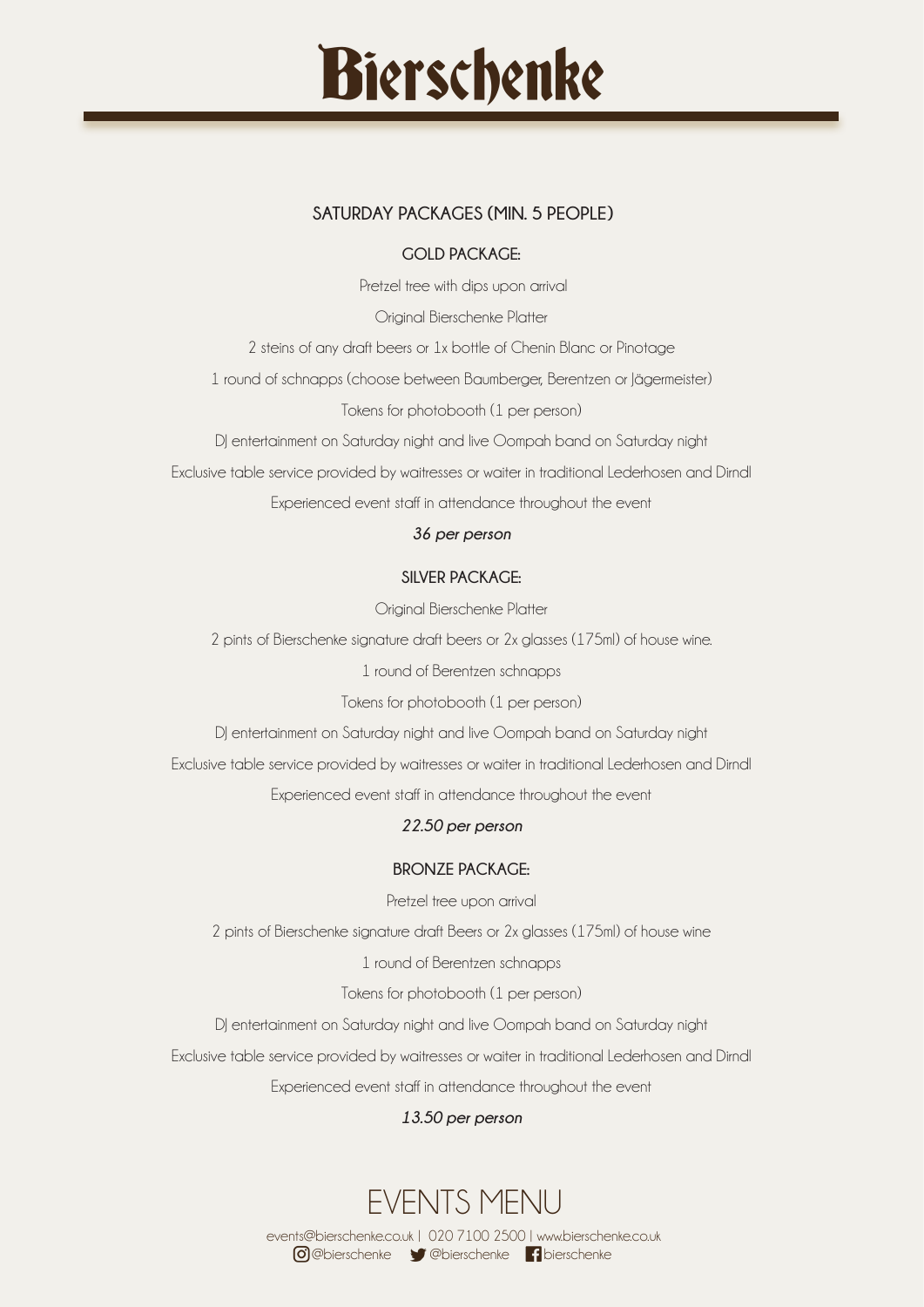## **HEN DO (MIN. 5 PEOPLE)**

## **QUEEN PACKAGE:**

A glass of Welcome Prosecco upon arrival Fancy dress Tiara for the bride Original Bierschenke Platter Special dessert for the bride 2 steins of any draft beers or 1 bottle of Chenin Blanc or Pinotage Tokens for photobooth (1 per person) DJ entertainment on Saturday night and live Oompah band on Saturday night Exclusive table service provided by waitresses or waiter in traditional Lederhosen and Dirndl Experienced event staff in attendance throughout the event

*36 per person*

## **PRINCESS PACKAGE:**

Fancy dress Tiara for the bride Pretzel tree upon arrival 2 pints of Bierschenke signature draft beers or 2x glasses (175ml) of house wine 1 round of Berentzen schnapps Tokens for photobooth (1 per person)

DJ entertainment on Saturday night and live Oompah band on Saturday night

Exclusive table service provided by waitresses or waiter in traditional Lederhosen and Dirndl

Experienced event staff in attendance throughout the event

*13.50 per person*